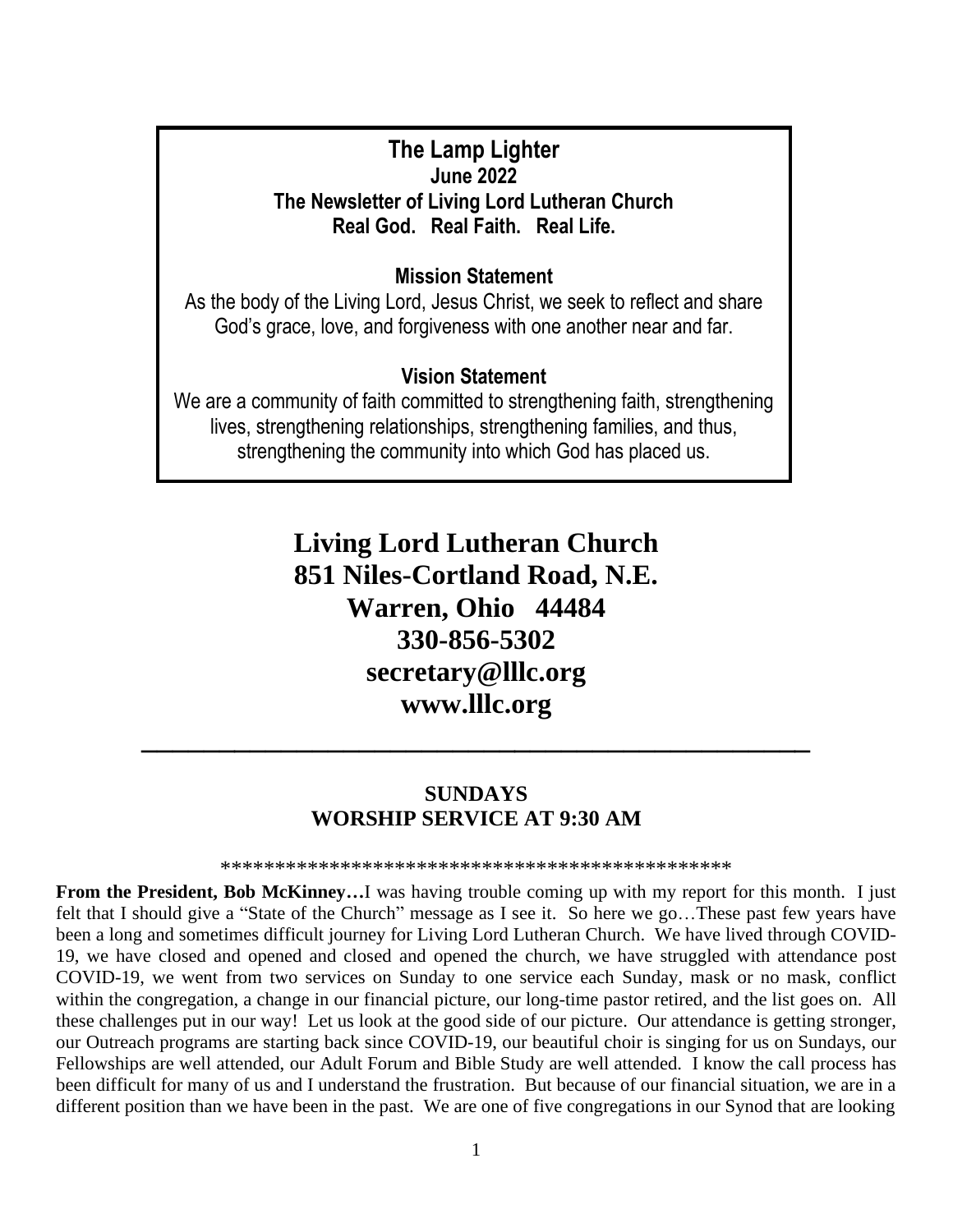for a part-time pastor and none have found one. I have been talking with Mitch Phillips at the Synod and he has told me that pastors are not looking for a part-time gig and he is right. This slows the process down for us. Our best bet is creating a parish with another church and sharing the pastor between us. As most of you know, I have been talking with St. John Lutheran Church in Champion, which I feel would be a good fit for us. They are a little behind us as they just finished and filed their Ministry Site Profile with the Synod. I should be talking with their Call Committee Chairperson within the next week. Please remember, it took three years to call Pastor Bill. We are praying as a congregation each night to ask God for a vision and purpose for our church. All we need to do is open our hearts and listen. Let us all stay positive and work together toward one goal…making Living Lord Lutheran Church a vital part of this community.

**Pasta Dinner Update…**The Pasta Dinner hosted by Living Lord, St. John, and St. Paul Lutheran Churches at St. Paul was a huge success. We raised \$1,800.00 to go to Trumbull Mobile Meals. Thank you to everyone who assisted with or attended this joint event.

**Church Information…**Please remember that you can obtain church information from the monthly Lamplighter Newsletter, the Constant Contact emails you receive, on the church website (www.lllc.org), on Facebook (https://www.facebook.com/Living-Lord-Lutheran-Church-493806727349110/), and postings on the church bulletin board. Church Council Meeting minutes are posted on the bulletin board and sent out via Constant Contact. We would like to see a better "open rate" when we send information to you via Constant Contact so that we know you are being informed of the activities that are occurring at the church. If you have any other suggestions on how best to reach out to our parishioners, please see a Council member.

#### \*\*\*\*\*\*\*\*\*\*\*\*\*\*\*\*\*\*\*\*\*\*\*\*\*\*\*\*\*\*\*\*\*\*\*\*\*\*\*\*\*\*\*\*\*\*\*

**From the Finance Committee, Treasurer Dave Henderson…**The books are closed for April 2022. The receipts for April 2022 were \$8,254.54 and expenses were \$8,367.09, for a net loss of \$112.55. Year to date through April 30, March 2022, receipts were \$28,964.98 and expenses were \$30,117.62 for a year-to-date loss of \$1,152.64. We need to start building a pretty good surplus for the time when we have a pastor's full salary or even a part-time pastor. If you are behind in your pledges, please catch up. Again, thank you to all who help us keep going financially and spiritually! Let's hope and pray that 2022 will be another positive year financially.

#### \*\*\*\*\*\*\*\*\*\*\*\*\*\*\*\*\*\*\*\*\*\*\*\*\*\*\*\*\*\*\*\*\*\*\*\*\*\*\*\*\*\*\*\*\*\*\*

**From the Fellowship Committee Chairperson, Karen Bandy…**We will continue to have Fellowship on the third Sunday of the month during the summer (June 19). It has been so nice seeing everyone come together for great goodies and wonderful conversation. And I am so appreciative of all the helping elves on the Fellowship Committee. They are a very generous group with their time.

#### \*\*\*\*\*\*\*\*\*\*\*\*\*\*\*\*\*\*\*\*\*\*\*\*\*\*\*\*\*\*\*\*\*\*\*\*\*\*\*\*\*\*\*\*\*\*\*

**From the In-Reach Committee Chairperson, Lorraine Bell…**Please notify Lorraine Bell at 330-219-5881 (cell) or 330-372-0227 (home) (or the church office) of any members who are hospitalized, ill, etc., so a card can be sent from the church.

**Prayer Chain...**Our prayer chain consists of seven members: Camille Allen (330-503-1817), Karen Bandy (330-856-4835), Pam Boothe (740-395-3564), Karin McKinney (330-469-6083), Jacquie Thomas (330-609- 9805), Rose Zavatsky (330-883-3267), and Lorraine Bell (330-219-5881). Please call one of the women with the name needing prayer and any concerns you feel are relevant. Be sure to have the permission of that person. That person will pass it on to the next one and it will go on to the next person, etc., so that we are all praying.

\*\*\*\*\*\*\*\*\*\*\*\*\*\*\*\*\*\*\*\*\*\*\*\*\*\*\*\*\*\*\*\*\*\*\*\*\*\*\*\*\*\*\*\*\*\*\*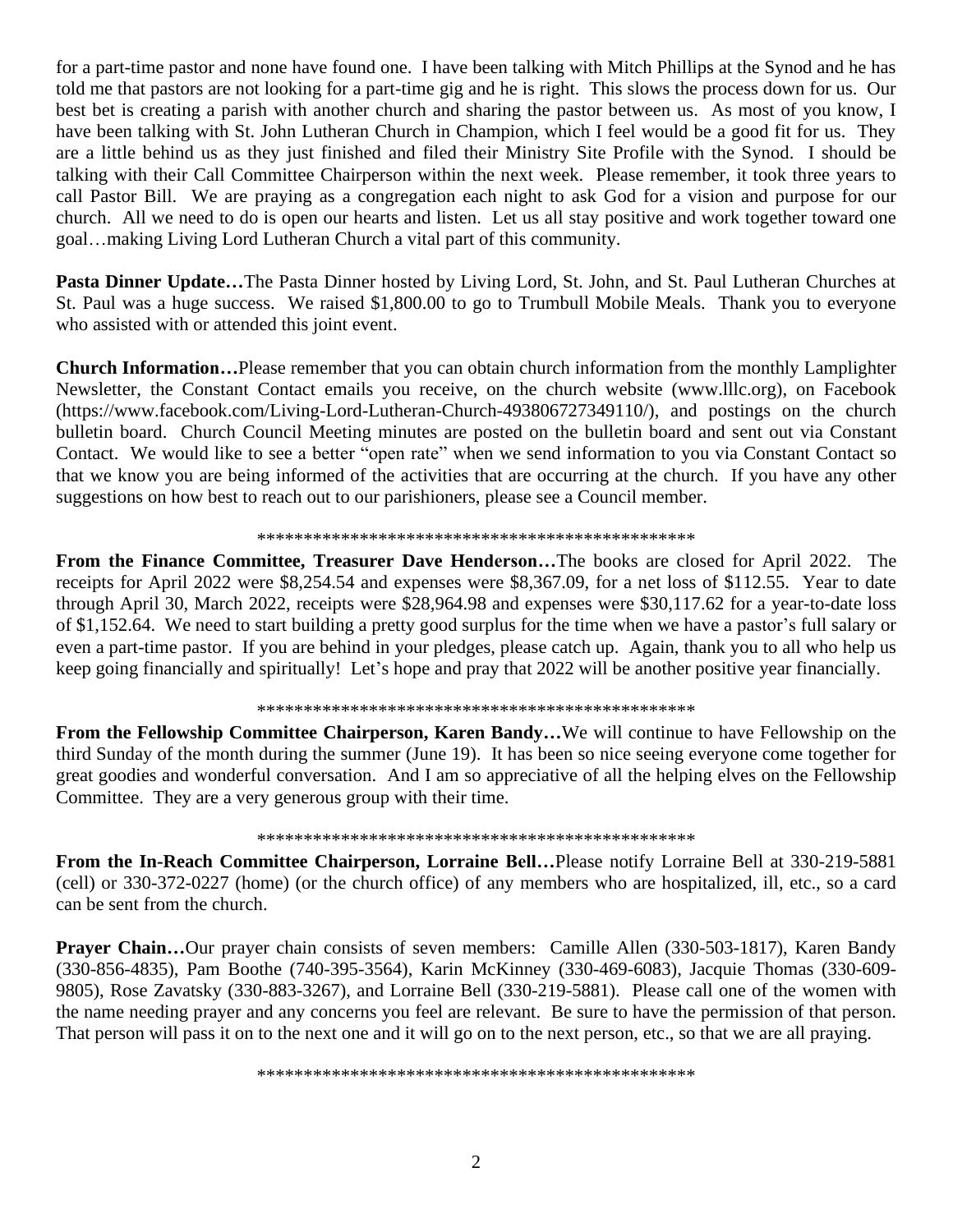### **From the Outreach Committee Chairperson, Judy Shaffer…**

**Bingo at LSOV Update...**The Outreach Committee would like to thank everyone who donated to or assisted with the Bingo at Liberty Shepherd of the Valley on Wednesday, May 18. The residents thoroughly enjoyed themselves.

#### \*\*\*\*\*\*\*\*\*\*\*\*\*\*\*\*\*\*\*\*\*\*\*\*\*\*\*\*\*\*\*\*\*\*\*\*\*\*\*\*\*\*\*\*\*\*\*

## **From the Stewardship Committee Chairperson, Neal L'Amoureaux…**

**2022 Stewardship Program - Where Your Heart Is – Humble Hearts:** A lot of people asked her the same question: "So, when are you heading to seminary?" The question bothered her every time she heard it. Five years as a successful youth lay minister, and she was just now getting to establish real relationships with the kids. She was good at her job. Why did people think youth ministry was just a starting point? Something you do on your way to a "real" job. Seminary training may have brought higher compensation, more leadership responsibilities, and a chance to affect the larger church. A move up? She shook her head. "I could be here a long time. I don't feel the Lord calling me anywhere else. This is enough." She paused. "It's more than enough." You've heard the phrase, "Bloom where you are planted." This youth director certainly understood what the meant. It is easy to get caught up in thinking about how we might serve "over there" or "after I get the right training" or "when I get a better job". Maybe a new job or a move is in your future, but God's call to faithful stewardship is always about the present, blooming where and how you are planted. If the future holds out the hope of even greater opportunities for service, so be it. But remember, today was once your future.

#### \*\*\*\*\*\*\*\*\*\*\*\*\*\*\*\*\*\*\*\*\*\*\*\*\*\*\*\*\*\*\*\*\*\*\*\*\*\*\*\*\*\*\*\*\*\*\*

## **From the Worship Committee Chairperson, Karin McKinney…**

**Worship Assistants Needed…**We are in need of Worship Assistants in all categories. Please see the sign-up sheets on the main bulletin board. See Karin McKinney for an explanation of each position.

#### \*\*\*\*\*\*\*\*\*\*\*\*\*\*\*\*\*\*\*\*\*\*\*\*\*\*\*\*\*\*\*\*\*\*\*\*\*\*\*\*\*\*\*\*\*\*\*

**Thank you…**Thank you for your gift of \$240.80 received on April 27 for Camp Frederick's Grief Camp. We are grateful and humbled by your financial stewardship of God's good gifts. Your prayers and gifts make a difference! As we thank you for your financial support, we do ask for your prayers. Please regularly include our year-round staff, our summer staff, and all our guests in your prayers. Finally, we ask that you spread the word in your church family about summer camp and about the facilities which are available for rent here at Camp Frederick. We have found that "word of mouth" is by far the best way to advertise what we have here. Thank you again for including Camp Frederick in your giving plan. Blessings of peaceful grace, Matt Miller, Director

**Thank you…**Dear Church Family, Thank you all so much for the beautiful cards, thoughts, and prayers. Thanks, too, for the visits and phone calls as Warner looked so forward to receiving them. They really helped keep his spirits up. The check from the auction was really fantastic and will be put to good use. Without saying, our "Church Family" is certainly looking after us. Thank you again for your thoughtfulness. It is appreciated more than words can say. Your kindness means the world to all of us. Blessings to all of you, Norma Taiclet and Family

**Thank you…**Dear Members of Living Lord Lutheran Church, We truly appreciate your thoughtful contribution of \$1,800.00 on May 18, 2022, in support of Trumbull Mobile Meals' home meal delivery service. Because of your generous donation, and all of the supporting effort that went into the Pasta Dinner, members of our communities will receive a nutritious meal, and a warm smile. Your contribution is very deeply appreciated and is an invaluable resource for Trumbull Mobile Meals. Together we can deliver meals to those who cannot